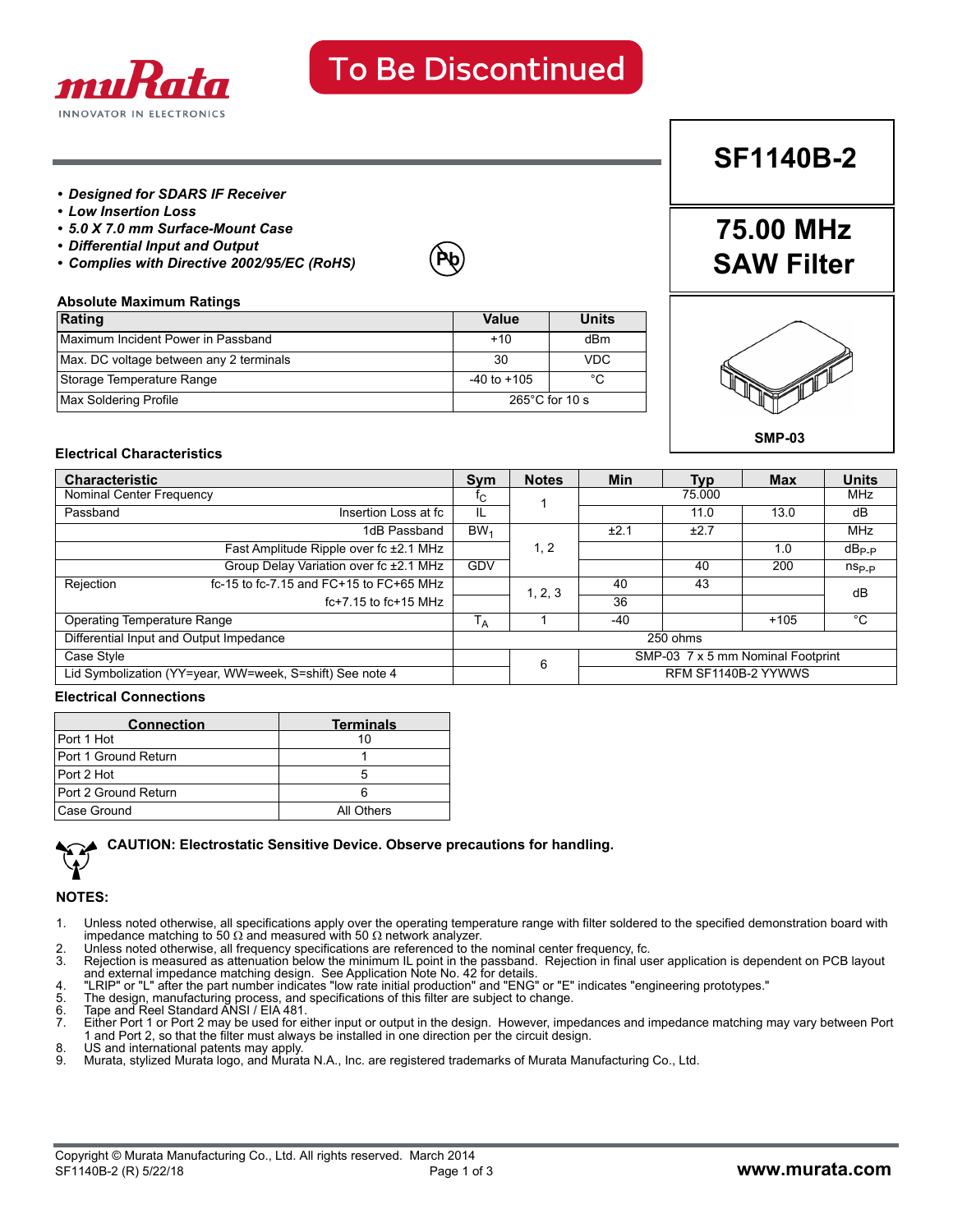### **Tape and Reel Specifications**



| "B"<br><b>Nominal Size</b> |             | <b>Quantity Per Reel</b> |
|----------------------------|-------------|--------------------------|
| <b>Inches</b>              | millimeters |                          |
|                            | 178         | 500                      |
| 13                         | 330         | 2000                     |



### **COMPONENT ORIENTATION and DIMENSIONS**

| <b>Carrier Tape Dimensions</b> |                  |  |  |  |  |
|--------------------------------|------------------|--|--|--|--|
| Ao                             | 5.5 mm           |  |  |  |  |
| Bo                             | $7.5 \text{ mm}$ |  |  |  |  |
| Ko                             | $2.0$ mm         |  |  |  |  |
| <b>Pitch</b>                   | $8.0$ mm         |  |  |  |  |
| W                              | $16.0$ mm        |  |  |  |  |



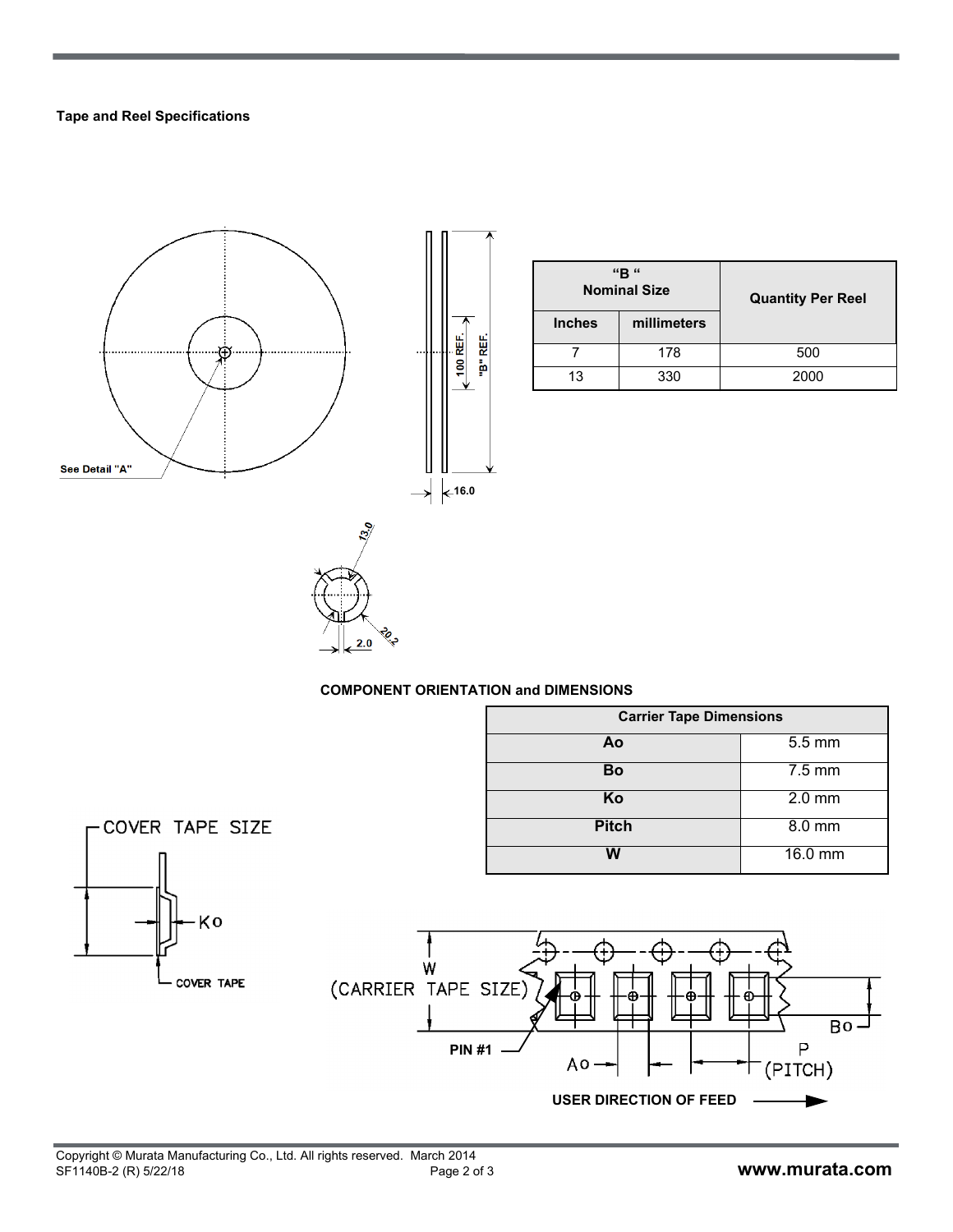## **10-Terminal Ceramic Surface-Mount Case 7 x 5 mm Nominal Footprint**



### **Case Dimensions**

| <b>Dimension</b> | mm   |            |            | <b>Inches</b> |            |            |
|------------------|------|------------|------------|---------------|------------|------------|
|                  | Min  | <b>Nom</b> | <b>Max</b> | <b>Min</b>    | <b>Nom</b> | <b>Max</b> |
| A                | 6.80 | 7.00       | 7.20       | 0.268         | 0.276      | 0.283      |
| в                | 4.80 | 5.00       | 5.20       | 0.189         | 0.197      | 0.205      |
| C                |      | 1.65       | 2.00       |               | 0.065      | 0.079      |
| D                |      | 0.60       |            |               | 0.024      |            |
| Е                |      | 2.54       |            |               | 0.100      |            |
| н                |      | 1.0        |            |               | 0.039      |            |
| J                |      | 5.00       |            |               | 0.197      |            |
| K                |      | 3.00       |            |               | 0.118      |            |
| P                |      | 1.27       |            |               | 0.050      |            |

### **Electrical Connections**

|        | <b>Connection</b>             | <b>Terminals</b>     |
|--------|-------------------------------|----------------------|
| Port 1 | Input or Return               | 10                   |
|        | Return or Input               |                      |
| Port 2 | Output or Return              | 5                    |
|        | <b>Return or Output</b>       | 6                    |
|        | Ground                        | All others           |
|        | <b>Single Ended Operation</b> | Return is ground     |
|        | Differential Operation        | <b>Return is hot</b> |